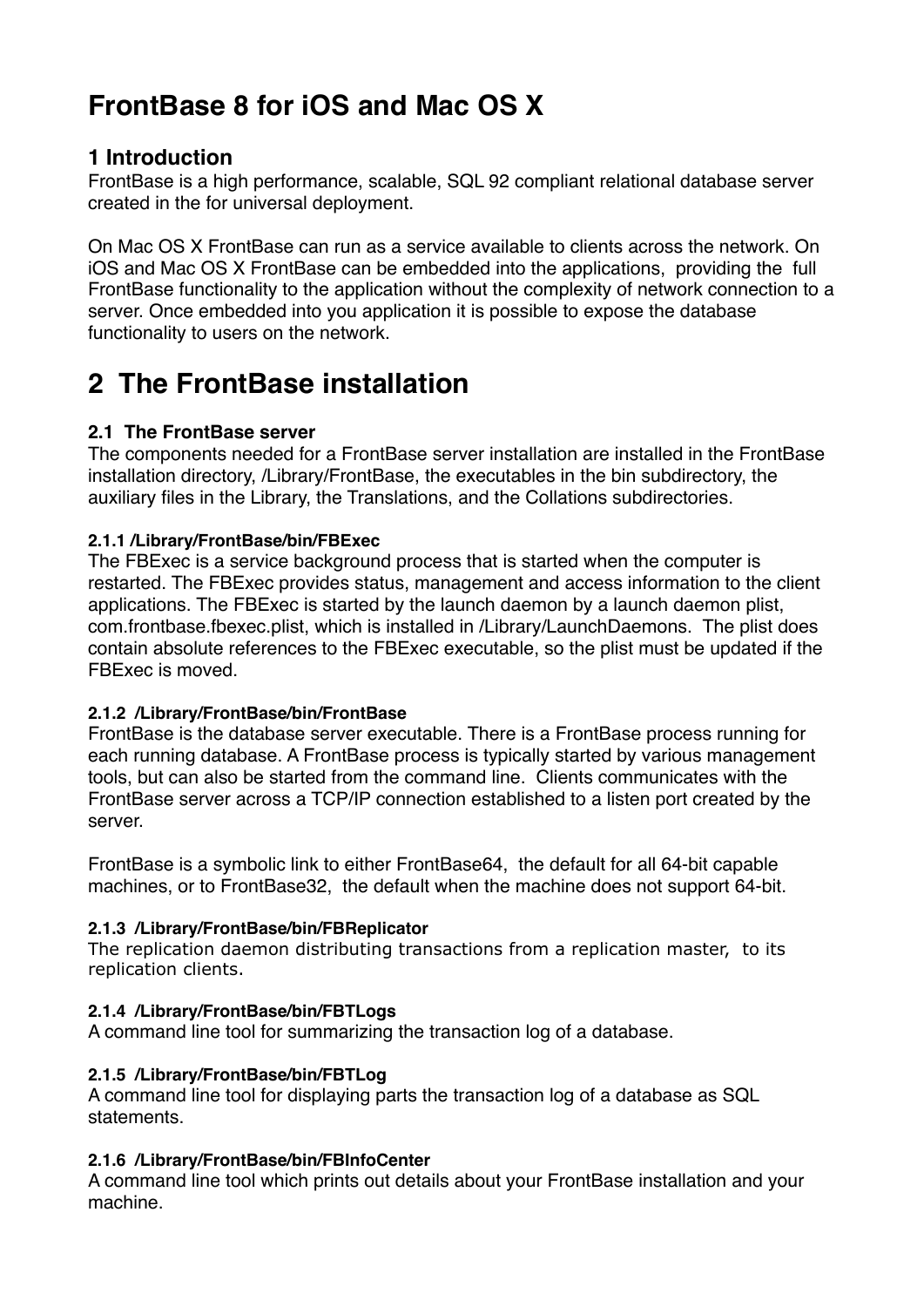#### **2.1.7 /Library/FrontBase/bin/FBBackup**

A command line tool for creating a backup of a FrontBase database without the need to start the server.

#### **2.1.8 /Library/FrontBase/bin/FBRestore**

A command line tool for restoring a backup of a FrontBase database.

#### **2.1.9 /Library/FrontBase/bin/FBListContent**

A command line tool for verifying the the content of a FrontBase backup.

#### **2.1.10 /Library/FrontBase/Translations**

Translation are unicode character to unicode character mappings. Translanslation are created and maintained by the FBUnicodeManager. By default two translations are installed, ToLower.trans and ToUpper.trans.

#### **2.1.11 /Library/FrontBase/Collations**

Collations specifies a named ordering of unicode character. A collation is create and maintained by the FBUnicodeManager. By default the collations CaseInSensitive.coll1 is installed.

#### **2.1.12 /Library/FrontBase/Library**

Contains bootstrap files used when a database is created, and error message definitions.

# **2.2 The iOS library and headers for devices and simulators**

The Cocoa and C client API's providing general access to FrontBase databases from iOS application running on a iOS device. The iOS library is installed in /Library/FrontBase/lib/ libFrontBase-iOS.<version>.a and the headers are installed in /Library/FrontBase/include. The library is build fat so it can be used for both the simulator and the devices. The headers are the same for all version of the library.

# **2.4 The FBAccess framework**

The FBAccess framework is the Cocoa client API providing general access to FrontBase databases. The FBAccess framework is installed in /Library/Frameworks, but the framework is prepared to be copied to the Frameworks subdirectory in an application bundle.

# **2.5 The FBCAccess framework**

The FBAccess framework is the C client API providing general access to FrontBase databases. The FBCAccess framework is installed in /Library/Frameworks, but the framework is prepared to be copied to Frameworks subdirectory in an application bundle.

# **2.6 The FBCAccess developer library**

The FBAccess developer library is C client API but in the form of a static library. The developer library is installed in /Library/FrontBase/lib directory and corresponding headers are installed in the /Library/FrontBase/include directory.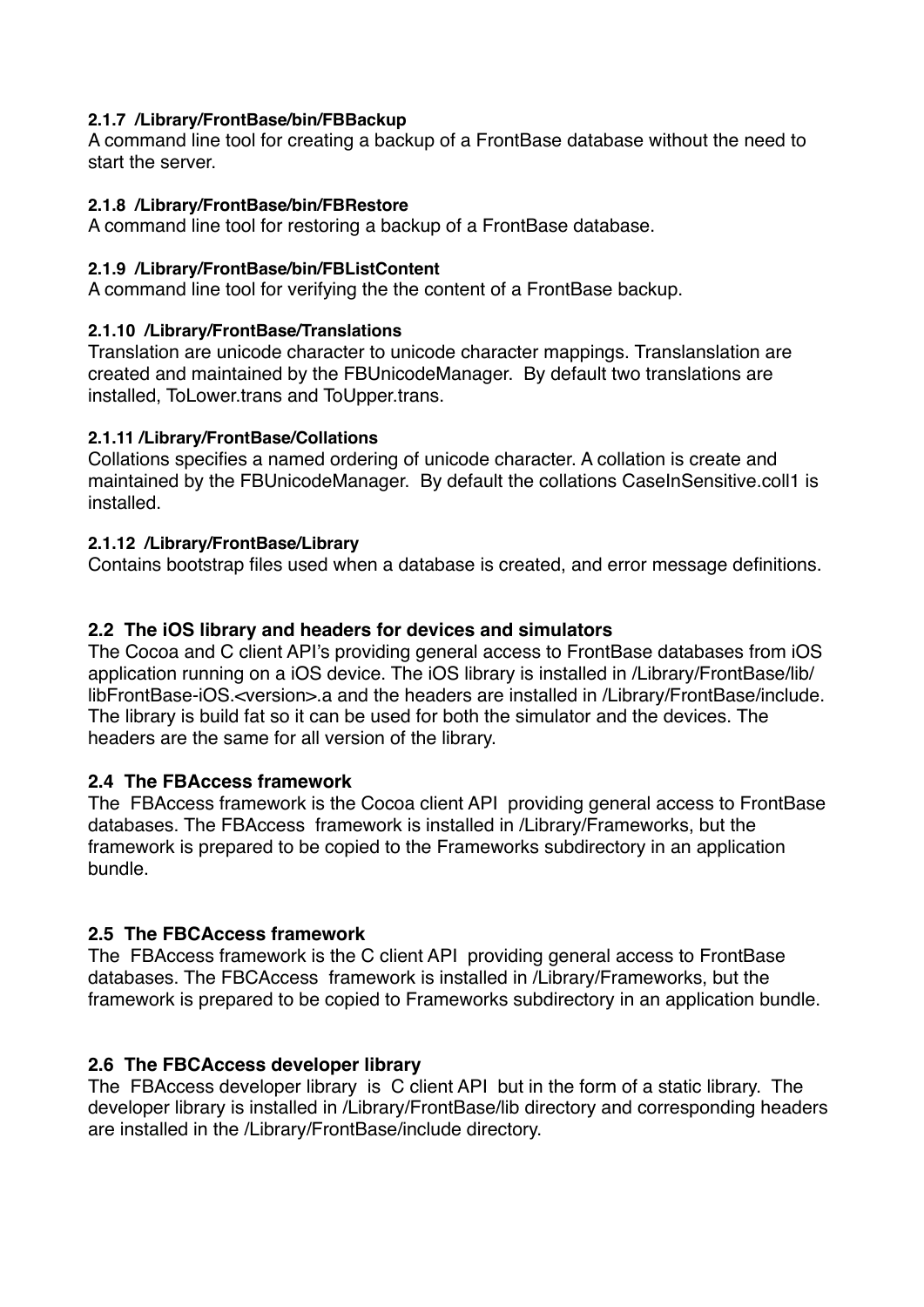# **2.7 The sql92 command line tool**

A command line tool for managing and accessing databases. sql92 will let you create, start stop, delete databases, connect to databases, and execute SQL statements.

The sql92 command line tool is installed in the base installation bin directory, the executable is installed in /Library/FrontBase/bin/sql92 and auxiliary files describing 8 bit character set are installed in /Library/FrontBase/Library/\*.ucm.

#### **2.8 The FrontBaseManager**

A Cocoa application for managing databases, database schemas and content. The FrontBaseManager also contains an "sql92" functionality; i.e. SQL statements can be sent to a FrontBase database for execution. Please note that the FrontBaseManager can manage databases on all hosts in a network with a FrontBase installation.

The FrontBase manager is installed in the /Applications directory, but can be moved around freely.

#### **2.9 The FBUnicodeManager**

A Cocoa application for managing Collations and Translations. Collations are used to specify an ordering of the unicode characters, and translations define translation from unicode character to unicode characters.

The FBUnicodeManager is installed in the /Application directory, but can be moved around freely.

# **3 The innards of a FrontBase database**

A FrontBase database is a wrapper containing all dynamic data pertaining to a FrontBase database. The extension is .fb by default but can be chosen freely.

#### **3.1 The database file**

The database file contains the current state of the database, and is named FrontBase.fb. You cannot copy the database file when a server or an application is accessing it, the server and applications will access and update the data in in random order, thus making it impossible for sequential copy to guarantee correctness.

#### **3.2 The tlog directory**

FrontBase may be requested to maintain a transaction log, which records all changes made to the database in the for of SQL statement. The transaction log is a directory and is named TLog.tlog. The transaction log provides the necessary redundancy such that database may be recovered even in case of catastrophic failure. The transactions in the transaction log is also read by the FBReplicator when it push changes to its clients.

#### **3.3 The bck directory**

FrontBase may be requested to produce a backup, and the backups are per default written to the backup directory. The backup directory is named Backups.bck

#### **3.4 The log directory**

The log directory contain logs files, and is names Log.log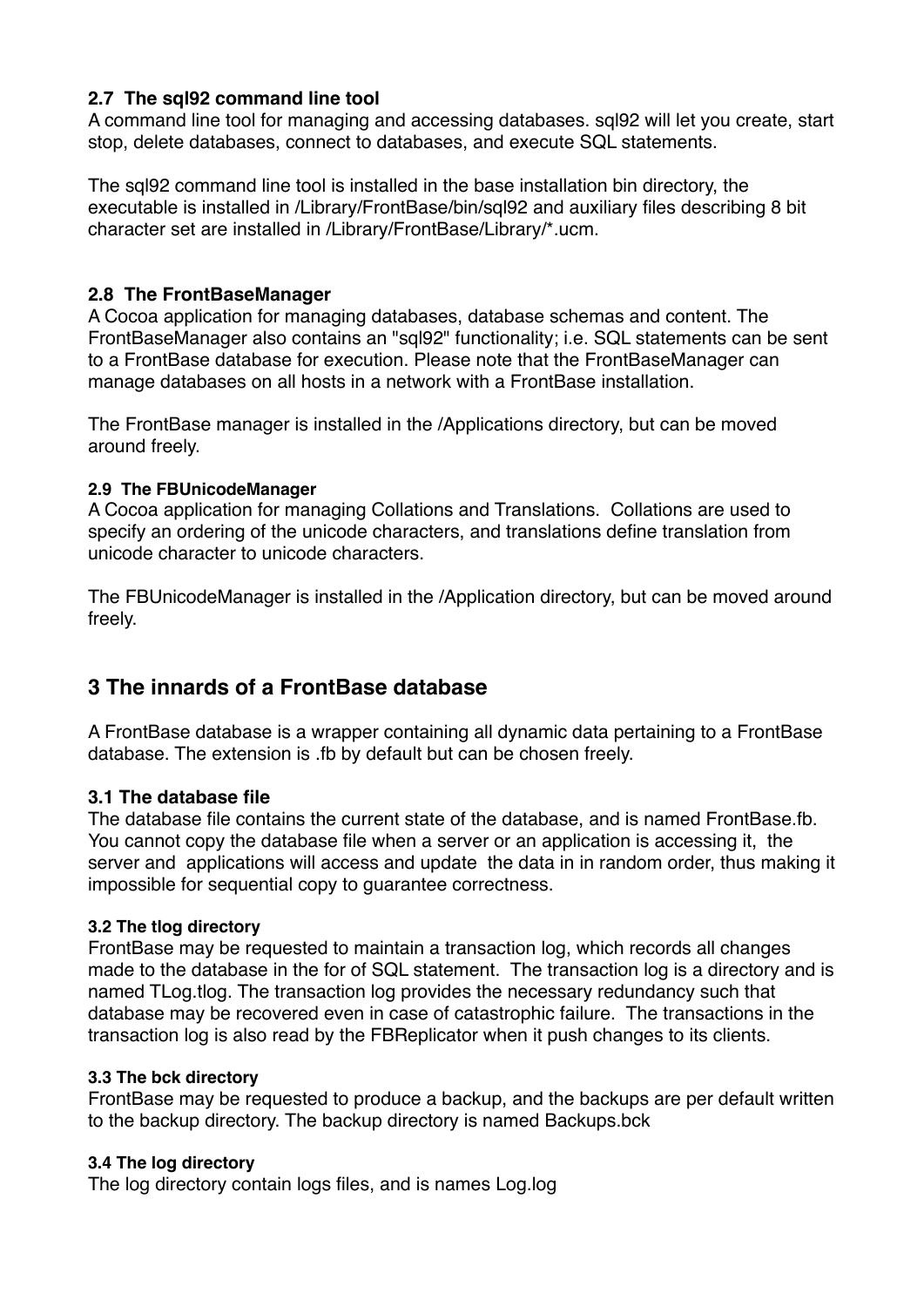#### **3.5 The options file**

If present contains the options to be used when the database is started without any explicit options, the options files is named Options.opt. If this options does not exist an attempt to read the options form the <installation-directory>/etc/Options.opt file. The content of the file is updated when the FrontBase server is started with options. You can edit the file as it is a simple text file

# **4 Download and installation**

[The latest version of FrontBase can always be downloaded from the http://](http://www.frontbase.com) www.frontbase.com ,

Once you have downloaded the .dmg file, locate the file according to the preferences of your browser. The .dmg file is expanded with the disk utility to a .pkg file, by selecting the .dmg file and double clicking. To install the .pkg, select the file, double click, and the Installer will be launched, ready to install FrontBase. The Installer will provide you with further directions.

Please note that the FBExec is installed to be automatically started when the computer is restarted. The FBExec is also started as part of the installation process, i.e. there is no need to restart the computer after installation.

# **5 Post installation**

Once you have installed FrontBase it is a good idea to include /Library/FrontBase/bin in the search path of the various accounts that will use the FrontBase tools. This step is not necessary, but it can make your command line tool life easier.

There is no need to restart the computer after an installation, but it is a good idea to verify that the FBExec process is running by doing (from a terminal window):

ps axc | grep FBExec

which should produce output like the following example:

374 ? S 0:00 FBExec

If for some reason the FBExec isn't running, try to launch it from the command line:

/Library/FrontBase/bin/FBExec &;

In case of problems, you can e-mail<mailto:support@frontbase.com> and ask for directions.

# **6 sql92 - super brief introduction**

sql92 is an interactive command line tool which allows you to manage and access all databases on the local machine and available on the network. sql92 is launched by issuing the following shell command:

/Library/FrontBase/bin/sql92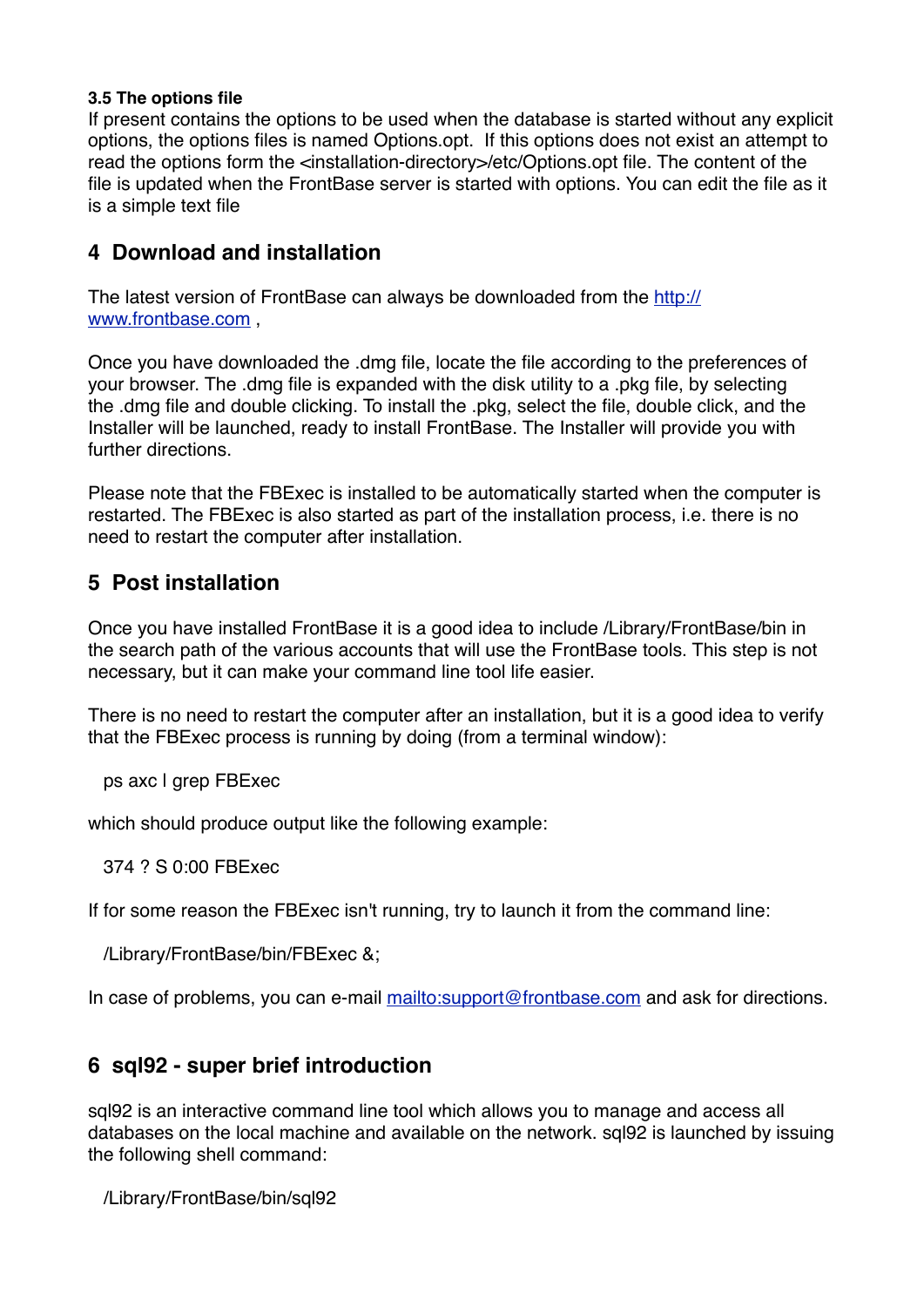To create and start a database:

sql92> create database firstdb;

To connect to a database:

sql92> connect to <database-name> [on <host-name>] [user <user-name>];

If you omit the host name, the current host name is used, and if the user name is omitted, the system.

Always terminate sql92 commands with a ';', the command is not send to the server before the ';' is entered.

Quit sql92 by entering quit<enter> or by pressing Ctrl-D.

The sql92 help command:

sql92> help;

will print a summary of the available sql92 specific commands.

# **7 Getting started**

Small examples on how to get started

#### **7.1 URLs**

When a connection to a database is established the database and connection method is identified by a URL with the syntax;

| $<$ URL $>$  | :== <schema>://[<usert>][<host>][:<database>][/<path] th=""  <=""></path]></database></host></usert></schema>                                                                                                                                                                                                                                                                              |
|--------------|--------------------------------------------------------------------------------------------------------------------------------------------------------------------------------------------------------------------------------------------------------------------------------------------------------------------------------------------------------------------------------------------|
|              | $<$ database>@ $<$ host>                                                                                                                                                                                                                                                                                                                                                                   |
|              |                                                                                                                                                                                                                                                                                                                                                                                            |
|              | $\leq$ schema $\geq$ $\equiv$ frontbase I file                                                                                                                                                                                                                                                                                                                                             |
|              | $\alpha$ <database> :== <math>\alpha</math> <name> <math>\alpha</math> <port></port></name></database>                                                                                                                                                                                                                                                                                     |
|              | $\epsilon$ $\epsilon$ $\ge$ $\epsilon$ $\ge$ $\epsilon$ $\ge$ $\epsilon$ $\ge$ $\epsilon$ $\ge$ $\epsilon$ $\ge$ $\epsilon$ $\ge$ $\epsilon$ $\ge$ $\epsilon$ $\ge$ $\epsilon$ $\ge$ $\epsilon$ $\ge$ $\epsilon$ $\ge$ $\epsilon$ $\ge$ $\epsilon$ $\ge$ $\epsilon$ $\ge$ $\epsilon$ $\ge$ $\epsilon$ $\ge$ $\epsilon$ $\ge$ $\epsilon$ $\ge$ $\epsilon$ $\ge$ $\epsilon$ $\ge$ $\epsilon$ |
|              | $\leq$ port $\geq$ $\equiv$ number in the range from 1 to 65565                                                                                                                                                                                                                                                                                                                            |
| $<$ name $>$ | $:=$ anything which is not a number and does not contain /                                                                                                                                                                                                                                                                                                                                 |

The passwords defaults to the empty password, user to \_system, and hostname to localhost. The database defaults to the path and vice-versa. The only meaningful hostname in the file schema is localhost. If the file schema is used the path has preferences and if the frontbase schema is used the database has preference.

#### **7.2 The FrontBaseManager**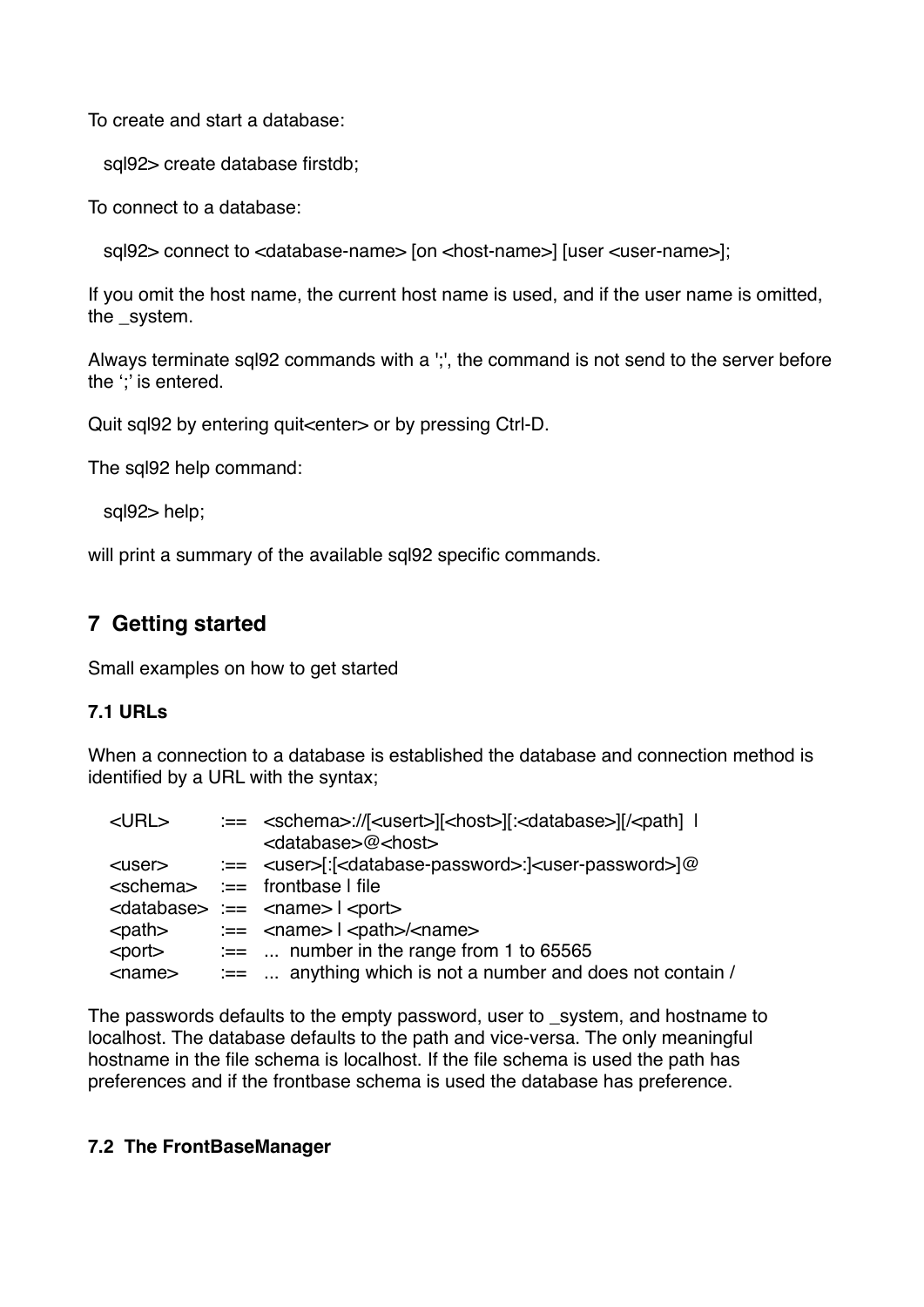Locate the FrontBaseManager application (in /Applications) and double-click on the icon to launch it.

Click on the "File" menu, and then "New Database" (File -> New Database).

Provide a name for your new database and click "Create".

Double click the new database icon which appears in the Monitoring Window (this starts a connection).

Click "Open" at the Open Database Window (using the default login settings).

In the SQL Interpreter text view which comes up, type: values(server\_name);

Click the "Execute SQL" button.

Close the database connection window.

Select your new database in the Monitoring Window and click the "Stop" button. Confirm.

Now click the "Delete" button. Confirm.

Congratulations! You have just created a database, connected to it, performed a simple fetch, stopped, and deleted it. It is as simple as that!

#### **7.3 sql92 command line tool**

First open a terminal window and launch the sql92 tool:

/Library/FrontBase/bin/sql92

Enter the following sql92 commands (the semicolons are important):

 create database firstdb; connect to firstdb; values(server\_name); disconnect current; stop database; delete database firstdb;

Congratulations! You have just created a database, connected to it, created a new user, committed a transaction, and deleted a database. It is as simple as that!

#### **7.4 sql92 command line tool, embedded server**

First open a terminal window and launch the sql92 tool:

/Library/FrontBase/bin/sql92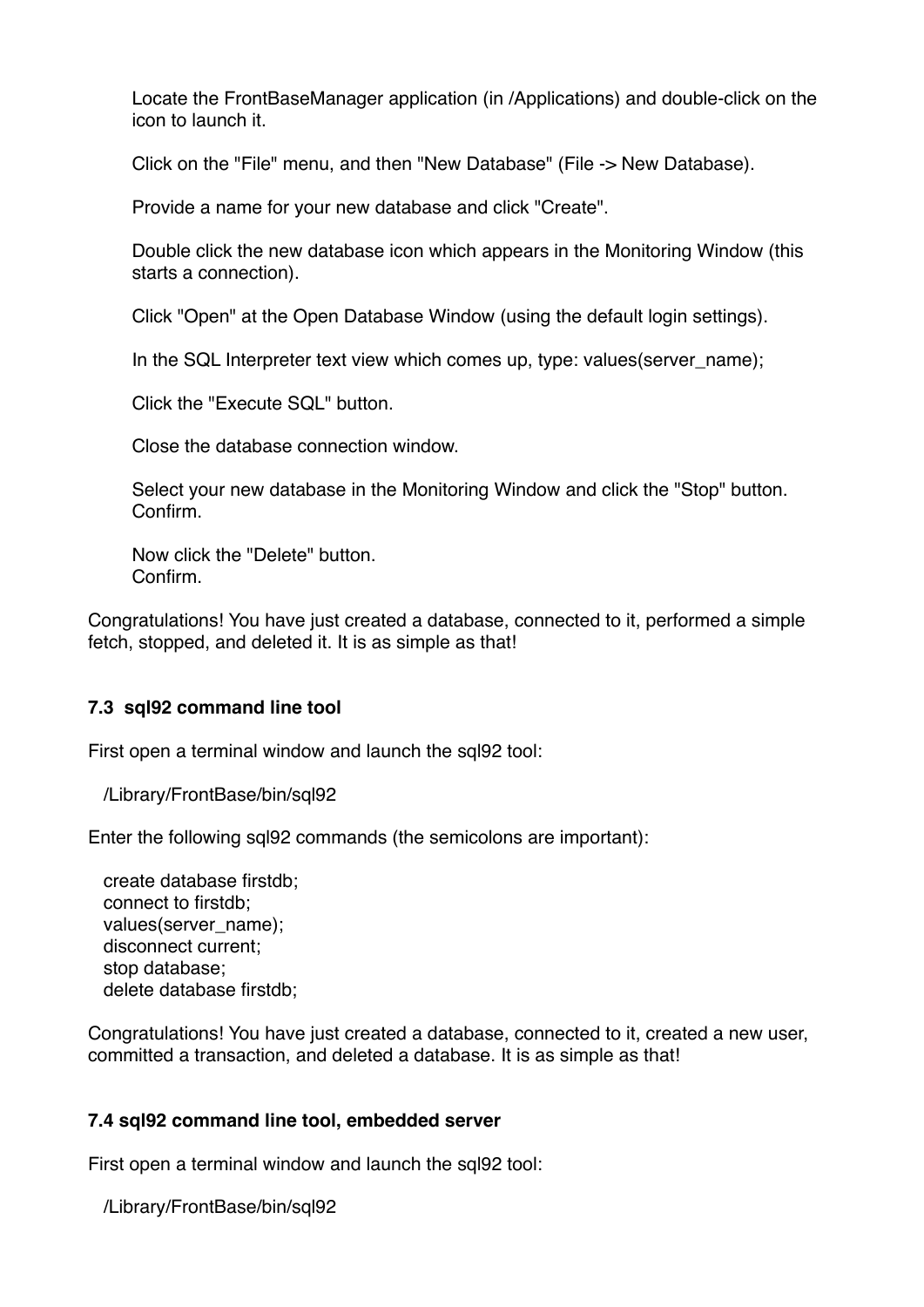Enter the following sql92 commands (the semicolons are important):

```
 connect to file://localhost/./seconddb;
values(server_name);
 disconnect current;
 quit;
```
Congratulations! You have just created a database with the server embedded in the sql92 tool. The database is created in current directory, you verify that with the command

ls seconddb.fb

# **8. Transactions - please read**

A transaction is a grouping of a sequence of SQL statements into a unit; execution of the unit as a whole either succeeds completely, or, if one of the commands fails or is a ROLLBACK command, the database is left unchanged.

Transactions are initiated automatically by the server when needed. Most SQL statements need a transaction. A COMMIT or a ROLLBACK command ends the current transaction.

Most of the FrontBase tools use, as default transaction settings, SERIALIZABLE, WRITE, PESSIMISTIC, which has the consequence that access to referenced tables is effectively serialized.

The user may change the defaults according to the SQL 92 specification.

When you are working with the FrontBase tools, you should always remember to COMMIT or ROLLBACK transactions in order not to block access to the database.

If you try to access a table and it seems that your application or tool doesn't do anything, it is most likely waiting for some other session to COMMIT or ROLLBACK an active transaction. Neither your application/tool nor the FrontBase server is hanging!

FrontBase offers a feature called AUTO COMMIT, i.e. a way to tell the server that it should automatically commit each statement that is successfully executed. The sql92 command line tool uses, as default, this feature.

You can control the AUTO COMMIT feature by executing the following statements:

SET COMMIT FALSE; -- Turns off AUTO COMMIT SET COMMIT TRUE; -- Turns on AUTO COMMIT

# **10 Documentation**

[The documentation for the FrontBase database server can be downloaded from the http://](http://www.frontbase.com) www.frontbase.com and click the documentation tab.